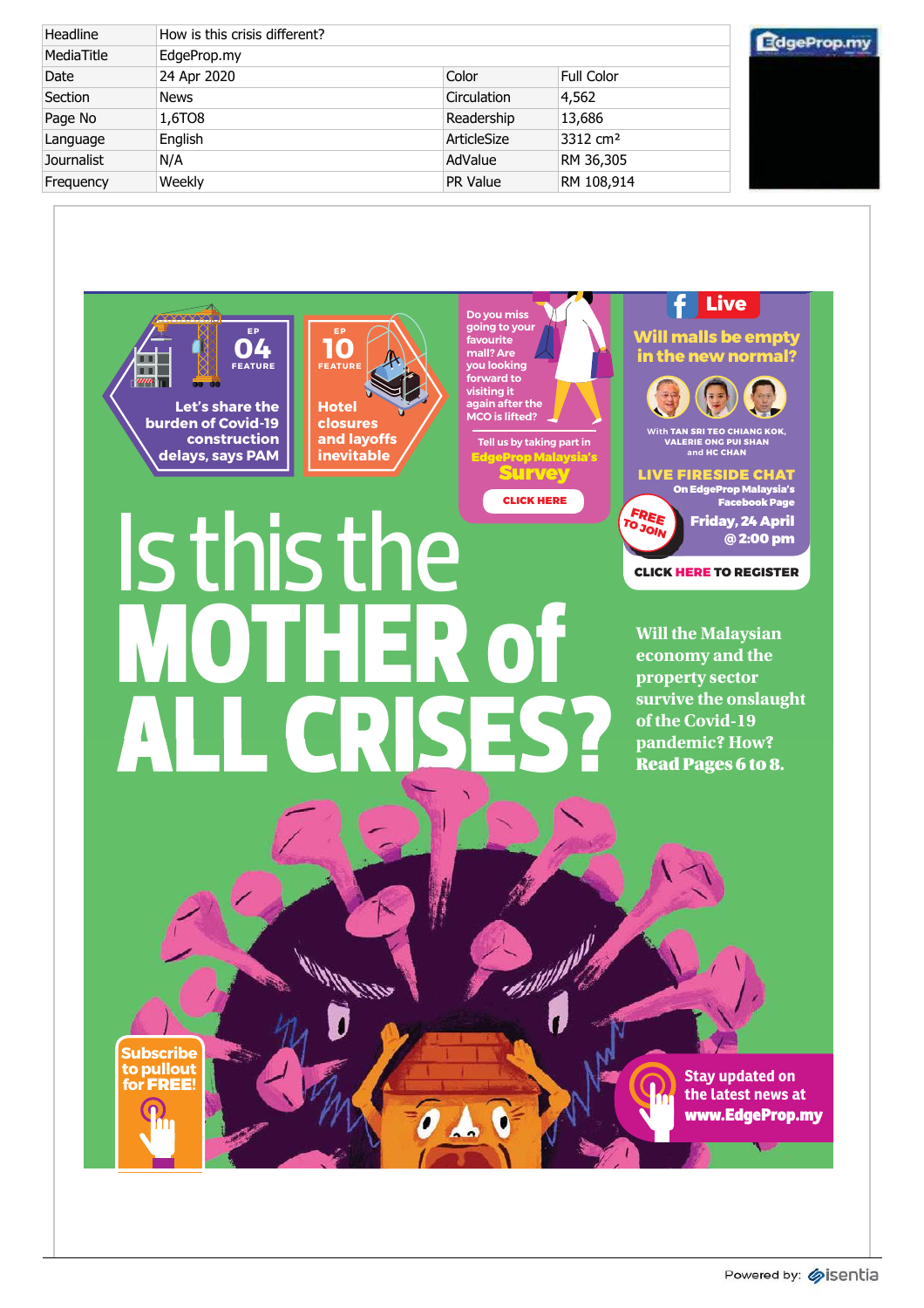| Headline   | How is this crisis different? |                 |                      |
|------------|-------------------------------|-----------------|----------------------|
| MediaTitle | EdgeProp.my                   |                 |                      |
| Date       | 24 Apr 2020                   | Color           | Full Color           |
| Section    | <b>News</b>                   | Circulation     | 4,562                |
| Page No    | 1,6TO8                        | Readership      | 13,686               |
| Language   | English                       | ArticleSize     | 3312 cm <sup>2</sup> |
| Journalist | N/A                           | AdValue         | RM 36,305            |
| Frequency  | Weekly                        | <b>PR Value</b> | RM 108,914           |

# How is his cris *DIFFERENT?*

#### BY **EDGEPROP.MY**

The contract of the contract of the contract of the contract of the contract of the contract of the contract of the contract of the contract of the contract of the contract of the contract of the contract of the contract o he ongoing Covid-19 outbreak has put a large dent on the global economy. The question is, can the coun-try's property sector weather this unprecedented storm? Could the lessons from previous economic crises provide us some navigation through this, although it must be said that we are sailing in uncharted waters?

At the EdgeProp.my Facebook Live Fireside<br>Chat on April 17 titled "Will the Malaysian Prop-<br>erty Sector Survive this Mother of All Crises?",<br>three industry veterans provided some clarity on what property buyers and investors should expect as they discussed the current pains plaguing the industry.

The live event attracted some 23,000 views with a deluge of questions posed to the panel which consisted of Perbadanan PR1MA (PR1MA) Malaysia chairman Tan Sri Eddy Chen, Real Estate and Housing Developers' Association (Rehda) Malaysia president Datuk Soam Heng Choon and Rehda Institute chairman Datuk Jeffrey Ng, with EdgeProp Malaysia managing director and editor-in-chief Au Foong Yee serving as the moderator.

"This is not the time for business as usual. For the first time in six decades, Asia's economic growth this year will grind to a halt with zero expansion. Such was the prediction of the International Monetary Fund (IMF) and Asia is not alone in this. These are highly challenging times for the global economy as well," said Au as she kicked off the Fireside Chat.

"The only certainty, if there is any at all, is that there are a whole lot of uncertainties. The world we know is changing. Malaysia has emerged from crises before. This time around, will the property sector survive the mother of all crises?" she said as she set off the discussion.

#### **But… is this the mother of all crises?**

"We don't know yet (whether this is the moth-er of all crises). Back then, in the 1997 Asian Financial Crisis, we thought it was going to be very severe but within two years, there was a rebound," offered Chen, who was Rehda president from 1998 to 2002.

"To me, this is just another crisis we have to weather through. We could perhaps see signs of a rebound maybe from late next year," said Chen, who is also MKH Bhd group managing director. Meanwhile, Rehda's Soam said this is the worst

crisis he had ever seen to date mainly because of the Covid-19 pandemic which has resulted in a Movement Control Order (MCO), putting a majority of businesses to a halt for more than a month since March 18.

## EdgeProp.my Fireside Chat

**WILL THE MALAYSIAN PROPERTY SECTOR SURVIVE THIS MOTHER OF ALL CRISES?**



 $\blacktriangleright$ 

Also **CLICK HERE**  to view the EdgeProp.my FB Live Fireside Chat on **Undervalued Properties — Opportunities or Risk?** 

*"To me, this is just another crisis we have to weather through. We could perhaps see signs of a rebound maybe from late next year." — Chen* "For people my age, it can be called the mother of all crises. But for a 30-year-old listening to this, there could be a bigger crisis in future we'll never know. But to me, each crisis is different.

"This time around it is different given that there is no ongoing work for a period of time and looking at the way the exit strategy is derived," said Soam, adding that it will be a while before a light can be seen at the end of the tunnel.

Rehda Institute's Ng concurred with Soam that this is indeed the mother of all crises as the country has never seen all businesses and social activities completely shut down due to movement restrictions and lockdowns, not just in Malaysia but on a global scale.

"Nevertheless, the good thing is that the governments and the central banks [of each country] are reacting to inject as much liquidity into the mar-ket as possible. As a result, there is a compensating stimulus to keep the economy floating, so to speak. "But during this MCO period in Malaysia, seeing literally sharp drops

in revenues and sharp drops in cash flow is something I personally have never experienced before. If we can all get through this [with a lot of support from the authorities], it will be quite an experience," said Ng.

#### **"Higher than the last high"**

As a property developer who has sur-vived previous economic crises including in 1997 and 2008, Chen holds an optimistic view on market recovery.

"Based on history, I believe the market could recover after the next two to three years of slowdown. While some developers are look-ing to cut overhead cost and defer new project launches, I believe all these are temporary because the next high is always higher than the last high, based on history."

However, he added, a recovery will depend on how the world solves the pandemic and how long it takes for confidence to be restored.

Soam, on the other hand, said recovery may not be as quick this time around.

"We are having a different situation from the 1997 crisis

in that the property market today has more high-rise projects. I am confident that landed homes in good locations will not have problems, it has always been the fastest proper-ty segment to recover, but high-rises will face some resistance. Otherwise, I'm optimistic about the market although it may take a bit long," he said.

#### **The new normal in doing business**

Rehda Institute's Ng, who is also the Malaysian REIT Managers Association (MRMA) chairman, urged property stakeholders to embrace the change in the way business is done for now and the future.

#### **The new normal…**

- **•** Embrace change in business operations
- Expect to rely on technology: virtual seminars/forums/ virtual tours
- · Be more innovative and creative

"Moving forward, we need to live with the new normal, for example, expect more virtual fireside chats like this and more requests for virtual show unit tours… We need to be innovative and embrace the change," Ng shared.

He also urged the public to not be too anxious about the current movement in property prices but instead, focus on how to boost the economy in terms of productivity and overall income.

"We don't have to be over-worried about property prices coming down. The property market is cyclical, hence it's normal for the prices to fluctuate. When the price comes down, it will go up next. Instead, our biggest concern should be on how to increase the country's productivity and adjust the mismatch between cost of doing business and homebuyer's ability in purchasing property," he commented.

Hence, he hopes the government could roll out more stimulus packages specific for certain sectors such as the property sector, to drive the market for-ward and to restore market confidence.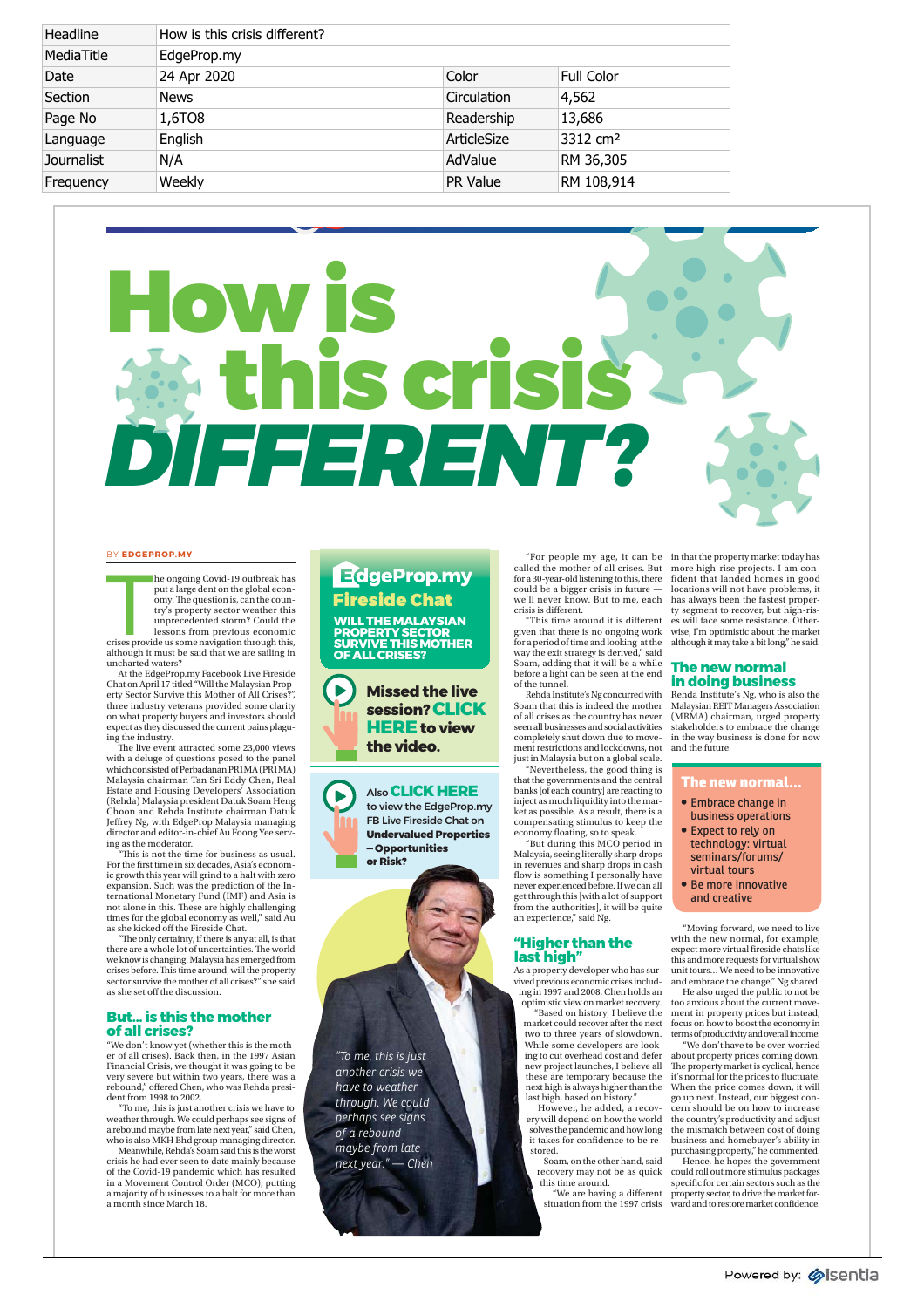| Headline   | How is this crisis different? |                 |                      |
|------------|-------------------------------|-----------------|----------------------|
| MediaTitle | EdgeProp.my                   |                 |                      |
| Date       | 24 Apr 2020                   | Color           | <b>Full Color</b>    |
| Section    | <b>News</b>                   | Circulation     | 4,562                |
| Page No    | 1,6TO8                        | Readership      | 13,686               |
| Language   | English                       | ArticleSize     | 3312 cm <sup>2</sup> |
| Journalist | N/A                           | AdValue         | RM 36,305            |
| Frequency  | Weekly                        | <b>PR Value</b> | RM 108,914           |

## EdgeProp.my Fireside Chat

#### **Will developers reduce property prices?**

Whether property developers will lower the prices of their products in light of the current economic downturn and the Covid-19 pandemic would de-pend on how desperate the developers are, but Soam believes property prices in general will drop although it would be difficult to put a figure on the quantum. "How big a drop depends on supply and demand, the property type, the location and other factors," he offered.

Meanwhile, Chen said this could be an opportunity to reduce the overhang in the property market, as developers would not be so resistant to lowering their property prices this time round.

"If you are looking at cash flow and survival, then you may be less resistant to lowering prices," he said, adding that in the 1997/1998 Asian Financial Crisis, some developers had to reduce their prices by as much as 30% to 40%.

Both Soam and Chen agreed that the secondary market may be harder hit although it will not see a surge in fire sales, if any, for at least six months anks to the loan moratorium offered by Bank Negara. But things are uncertain after the moratorium period.

Go to www.EdgeProp.my for more reports from the FIRESIDE CHAT .

*"This time around it is different given that there is no ongoing work for a period of time and looking at the way the exit strategy is derived." — Soam*





## **Measures that could prop up the property sector**

At the **EdgeProp.my Facebook Live Fireside Chat** on April 17 titled "Will the Malaysian Property Sector Survive this Mother of All Crises?", Perbadanan PR1MA (PR1MA) Malaysia chairman Tan Sri Eddy Chen, Real Estate and Housing Developers' Association (Rehda) Malaysia president Datuk Soam Heng Choon and Rehda Institute chairman Datuk Jeffrey Ng shared their thoughts on measures that could get the economy and the property sector, which has been pummelled by the Covid-19 outbreak, on track to recovery.

#### Extend HOC incentives



One suggestion was to bring back the nationwide Home Ownership Cam-paign (HOC) which was initiated in 2019 to increase home ownership among Malaysians and to

address the property overhang in the country. Contrary to perceptions that the HOC is akin to a "cheap sale", Re-hda's Soam stressed that it is not the campaign per se but the incentives for homebuyers that came with it that are crucial in reducing the burden on homebuyers.

"Everybody thinks it is a cheap sale just because we [the developers] give a 10% discount (from the approved selling price) but you can get that dis-count even without the HOC as well. "More importantly, the HOC is

about the benefit to homebuyers when the government comes out to help them reduce their financial burden such as giving stamp duty waivers for loan instruments and on the memo-

randums of transfer," he explained. The HOC in 2019 consisted of a 10% discount off the property selling price (provided by developers), stamp duty exemption on instruments of transfer (for the first RM1 million) and stamp duty exemptions on instruments of loan agreements (up to RM2.5 million).

"Call it any other name, but we need to come up with things that will reduce the financial burden on the homebuyer and stimulate the market.

"Buyers have to pay for stamp duty, legal fees, etc. There are a lot of outgoings that they have to pay and most homebuyers are first-time buyers. Such incentives will actually help them," Soam concluded, adding that the only thing developers are asking from the government for themselves is to lower the cost of doing business.

#### Reduce property cooling measures

Soam also suggested that it is time to call off the cooling measures imposed on the property market since 2014.



and 2013, when there was a boom in

market had already slowed down a lot, but the government has not lifted the cooling measures," he said.

Among the cooling measures introduced then were revisions to the Real Property Gains Tax (RPGT), removal of up," he added. the Developer Interest Bearing Scheme (DIBS) and strict lending policies by financial institutions.

"Now if the 'medicine' is too strong,  $\mathbf{tax}\text{-free year}$ it is perhaps better to take it away he opined, considering the impact the Covid-19 pandemic will have on the economy and the property sector.

#### More transparent housing and development data



As the current contributed by the property overhang in the country,<br>Chen who is also

MKH Bhd group managing director said property developers need greater transparency among stakeholders to share information and data that could help the property industry avoid a mismatch of property supply and demand.

According to data from the National Property Information Centre (Napic), the latest data on overhang units in Malaysia as of 3Q2019 stood at 31,092 and 24,820 units for residential and commercial properties respectively. "We need greater transparency,

more information and this information to be centralised somewhere so that developers can know which product can sell and which one cannot in a certain area. It will help us to make investment decisions and avoid an oversupply situation in an area.

"Data centralisation is much needed and I understand it is a work in progress now," Chen said, adding that the data that are needed include those on land conversions, building plans, the number of units being built in an area and the number of projects coming up, among others. "We have done feasibility studies,

"Between 2010 10 others building in the same place." Meanwhile, Soam said a few govbut we lack certain data. We may think we are the only developer in an area, but we suddenly find that there are

the market, many investors jumped ernment departments are currently on the economy," he said.

on the wagon, so cooling measures involved in setting up a centralised<br>were implemented. By 2017/2018, the data system including the Statistics Department. "When it is done, it will not only be

useful to developers but everyone including purchasers. Hopefully in the next one or two years we will have it

## Consider a



side Chat, moder-ator EdgeProp.my editor-in-chief and managing director Au Foong Yee asked each panellist for his one wish arising from this

To wrap up the Fire-

Covid-19 pandemic for the property industry. "If I could only have one wish from

property sector the government, it would be to declare<br>slowdown is also a tax-free year for 2020. This will have a great impact on the macro economy as it will boost market liquidity and create a great multiplier effect, said Chen.

In a soft and uncertain market, he added, people are waiting for fresh leads to make buying or investment decisions, hence any "feel good factor" will create a positive impact on

the economy. Similarly, Soam also believes that reviewing the current tax structure will help speed up economic recovery.

"Certainly, it will help to put money in businesses and for people to spend more money so that the economy will grow.

"For instance, if we take away Sales and Service Tax (SST) and move back to the Goods and Services Tax (GST), there could be a tax-free period like the last time," he suggested.

Although the Covid-19 pandemic has severely impacted all economic sectors, it also offered an opportunity to review certain policies for their relevance, he added.

Ng too was all for a tax holiday but wants the government to apply any stimulus measures it comes up with across the board rather than to limited segments, citing for instance stamp waivers for homebuyers which are limited to affordable housing purchasers.

"If they are extended across the board, especially during such a time, it could boost the property industry and the final impact will be filtered down

**CONTINUES NEXT PAGE**